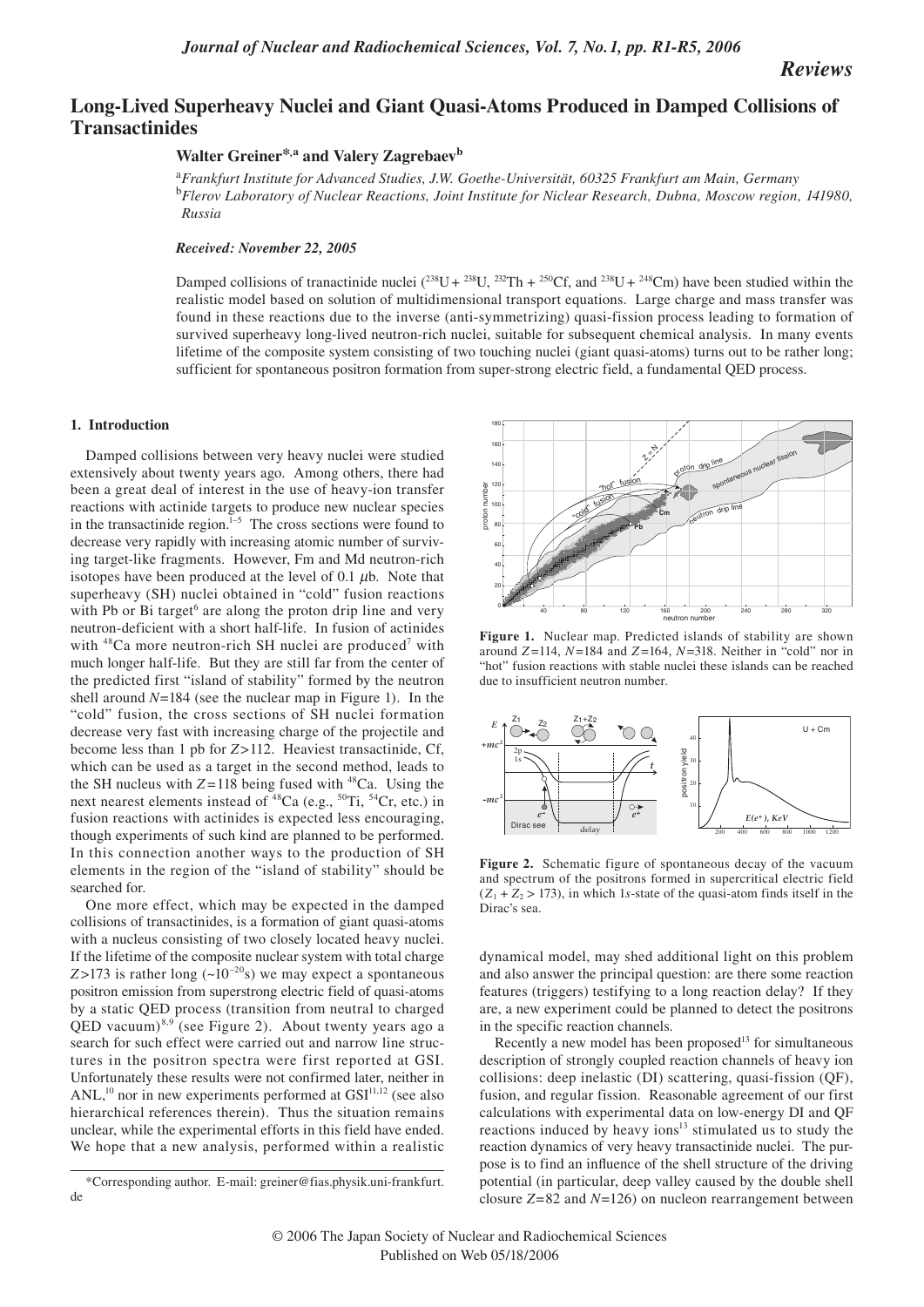

**Figure 3.** Potential energy at contact "nose-to-nose" configuration for two nuclear systems formed in  ${}^{48}Ca + {}^{248}Cm$  (a) and  ${}^{232}Th + {}^{250}Cf$  (b) collisions. Spheroidal deformation is equal 0.2.

primary fragments. In Figure 3 the potential energies are shown depenting on mass rearrangement at contact configura-<br>tion of the nuclear systems formed in  ${}^{48}Ca + {}^{248}Cm$  and <sup>232</sup>Th + <sup>250</sup>Cf collisions. In the first case (<sup>48</sup>Ca + <sup>248</sup>Cm), discharge of the system into the lead valley (normal or symmetrizing quasi-fission) is the main reaction channel, which decreases significantly the probability of compound nucleus formation. In collisions of heavy nuclei  $(Th + Cf, U + Cm$  and so on) we expect that an existence of this valley may noticeably increase the yield of surviving neutron-rich superheavy nuclei complementary to the projectile-like fragments around <sup>208</sup>Pb ("inverse" or anti-symmetrizing quasi-fission process). Direct time analysis of the collision process allows us to estimate also the lifetime of the composite system consisting of two touching heavy nuclei with total charge *Z*>180. Such "long-lived" configurations (if they exist) may lead to spontaneous positron emission from super-strong electric field of quasi-atoms by a static QED process.

#### **2. Damped collisions of heavy ions**

The distance between the nuclear centers *R* (corresponding to the elongation of a mono-nucleus), dynamic spheroidal-type surface deformations  $\beta_1$  and  $\beta_2$ , mutual orientations of deformed nuclei  $\varphi_1$  and  $\varphi_2$ , and mass asymmetry  $\alpha = \frac{A_1 - A_2}{A_1 + A_2}$ are probably the relevant degrees of freedom to describe properly low-energy fusion-fission dynamics of heavy nuclear system. For the re-separation stage in the exit channel neck formation should be included to describe properly mass and energy distributions of the fission fragments. To avoid increasing the number of degrees of freedom the necking process was taken into account in a phenomenological way using different radial form-factors for the friction forces in the entrance and exit channel  $(R_{\text{scission}}^{\text{out}} > R_{\text{contact}}^{\text{in}} = R_1(A_1, \beta_1, \varphi_1) + R_2(A_2, \beta_2, \varphi_2)).$ 

The corresponding multi-dimensional adiabatic potential energy surface was calculated here within the semi-empirical two-core approach<sup>14</sup> based on the two-center shell model.<sup>15</sup> Projections onto the  $R - \alpha$  and  $R - \beta$  planes of the threedimensional potential energy are shown in Figure 4 for the nuclear system formed in collision of  $^{232}Th+^{250}CF$ . There is no potential pocket typical for lighter systems, the potential is repulsive everywhere.

However, the potential energy is not so much steep in the region of contact point and two nuclei may keep in contact for a long time increasing their deformations and transfering nucleons to each other (see below).

We studied the whole dynamics of such a nuclear system by



**Figure 4.** Potential energy surfaces for the nuclear system formed by <sup>232</sup>Th + <sup>250</sup>Cf as a function of *R* and  $\alpha$  ( $\beta$  = 0.22) (a), and *R* and  $\beta$  ( $\alpha$  = 0.037) (b). Typical trajectory is shown by the curves with arrows.

numerical solution of the coupled Langevin-type equations of motion, inertialess motion along the mass-asymmetry coordinate was derived just from the corresponding master equation for nucleon transfer.<sup>13</sup> The inertia parameters  $\mu_R$  and  $\mu_B$  were calculated within the Werner-Wheeler approach.<sup>16</sup> Parameters of the friction forces and nucleon transfer rate were taken from Reference 13, where they have been estimated from successful description of experimental regularities of heavy ion deep inelastic scattering and fusion-fission reactions. Damping of the shell effects due to the excitation energy has been taken into account in the level density parameter both on the dynamic stage of the reaction and in statistical treatment of decay of the primary fragments.

The cross sections are calculated in a natural way. A large number of events (trajectories) are tested for a given impact parameter. Each event in studied reactions ends in the exit channel with two excited primary fragments. The corresponding double differential cross-section is calculated as follows

$$
\frac{d^2\sigma_{\alpha}}{d\Omega dE}(E,\theta) = \int_0^{\infty} bdb \frac{\Delta N_{\alpha}(b,E,\theta)}{N_{\text{tot}}(b)} \frac{1}{\sin(\theta)\Delta\theta\Delta E}.
$$
 (1)

Here  $\Delta N_a(b, E, \theta)$  is the number of events at a given impact parameter *b* in which the system enters into the channel  $\alpha$  with kinetic energy in the region  $(E, E + \Delta E)$  and center-of-mass outgoing angle in the region ( $\theta$ ,  $\theta + Δ\theta$ ), and  $N_{tot}(b)$  is the total number of simulated events for a given value of impact parameter, *b*.

The expression (1) describes the energy, angular, charge, and mass distributions of the *primary* fragments formed in the reaction. Subsequent de-excitation of these fragments via fission or emission of light particles and gamma-rays was taken into account within the statistical model leading to the *final*  fragment distributions. The sharing of the excitation energy between the primary fragments was assumed to be proportional to their masses. Neutron emission during an evolution of the system was also taken into account. However, it was found that the pre-separation neutron evaporation does not influence significantly the final distributions.

#### **3. Superheavy nuclei produced in collisions of transactinides**

In Figure 5 the available experimental data on the yield of SH nuclei in collisions of <sup>238</sup>U + <sup>238</sup>U <sup>2</sup> and <sup>238</sup>U + <sup>248</sup>Cm<sup>3</sup> are compared with our calculations. In these experiments thick targets have been used, which means that the experimental data were, in fact, integrated over the energy in the region of about  $750-850$  MeV.<sup>2,3</sup> The estimated excitation functions for the yield of heavy surviving nuclei demonstrate not so sharp as in fusion reactions but still rather strong dependence on beam energy. In spite of that, the agreement of our calculations with experimental data is quite acceptable (slightly worse for few-nucleon transfer and better for massive transfer processes).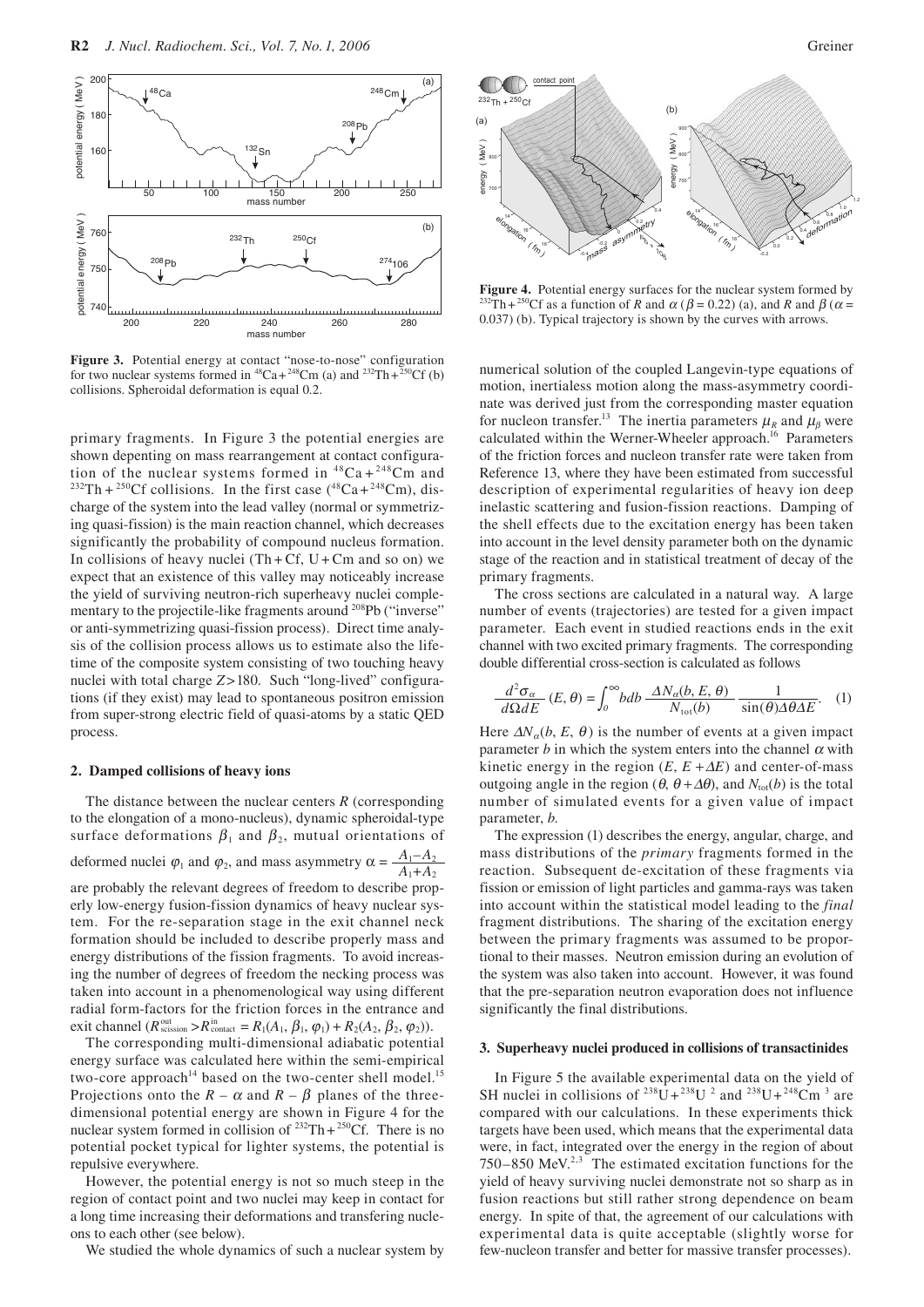

**Figure 5.** Isotopic yield of the elements 98–101 in the reactions and  $^{238}U+^{248}Cm$  (circles and squares).<sup>3</sup> The curves show the result of our calculations.



**Figure 6.** Mass distributions of primary (solid histograms), survived and sequential fission fragments (hatched areas) in the  $^{232}Th+^{250}Cf$ damped collisions at 800 MeV center-of-mass energy.

Using the same parameters of nuclear viscosity and nucleon transfer rate we calculated the yield of primary and survived fragments formed in the  $^{232}Th + ^{250}Cf$  collision at 800 MeV center-of-mass energy. Low fission barriers of the colliding nuclei and of the most of reaction products conjointly with rather high excitation energies of them in the exit channel must lead to very low yield of survived heavy fragments. Indeed, sequential fission of the projectile-like and target-like fragments dominate in these collisions, see Figure 6. At first sight, there is no chances to get survived superheavy nuclei in such the reactions. However, as mentioned above, the yield of the primary fragments should be increased due to the QF effect (lead valley) comparing with gradual monotonic decrease typical for damped mass transfer reactions. Secondly, with increasing neutron number the fission barriers increase on average (also there is the closed sub-shell at *N*=162). Thus we may expect non-negligible yield (at the level of 1 pb) of survived superheavy neutron rich nuclei produced in these reactions.

Results of much longer calculations are shown in Figure 7, where the mass and charge distributions of survived fragments obtained in the  $^{232}Th+^{250}CF$  collision at 800 MeV are presented. The pronounced shoulder can be seen in the mass distribution of the primary fragments near the mass number *A*=208. It is obviously explained by existence of noticeable valley on the potential energy surface [see Figure 3 (b) and Figure 4 (a)], which corresponds to formation of doubly magic nucleus <sup>208</sup>Pb  $(\alpha = 0.137)$ . The emerging of the nuclear system into this valley resembles the well-known quasi-fission process and may be called "inverse (or anti-symmetrizing) quasi-fission" (the final mass asymmetry is larger than initial one). For  $\alpha$  > 0.137 (one fragment becomes lighter than lead) the potential energy sharply increases and the mass distribution of the primary fragments falls down rapidly at *A* < 208 (*A*>274). The same is for the charge distribution at  $Z < 82$  ( $Z > 106$ ). As a result, in the charge distribution of survived heavy fragments, see Figure 7 (b), there is also a shoulder at *Z ~*106 and the yield of nuclei



**Figure 7.** Mass (a) and charge (b) distributions of primary (solid histograms) and survived (dashed histograms) fragments in the  $232$ Th $+250$ Cf collision at 800 MeV center-of-mass energy. Thin solid histogram in (b) shows the primary fragment distribution in the hypothetical reaction  $248$ Cm +  $250$ Cf.



**Figure 8.** Yield of superheavy nuclei in collisions of  $^{238}U + ^{238}U$ (dashed),  $^{238}U + ^{248}Cm$  (dotted), and  $^{232}Th + ^{250}Cf$  (solid lines) at 800 MeV center-of-mass energy. Solid curves in upper part show isotopic distribution of primary fragments in the Th + Cf reaction. In the case of U+Cm the upper curve only is marked by *Z*-number  $(Z=98)$ , the others are one by one up to  $Z = 107$ .

with  $Z > 107$  was found in this reaction at the level of less than 1 pb. This result differs sharply from those obtained in Reference 17, where the reactions of such kind have been analyzed within the parameterized diffusion model and the yield of heavy primary fragments was found diminishing monotonically with increasing charge number. The authors of Reference 17 concluded, however, that the "fluctuations and shell effects not taken into account may considerably increase the formation

probabilities". Such is indeed the case.<br>The estimated isotopic yields of SH nuclei in the  $232 \text{Th} + 250 \text{Cf}$ ,  $238U+238U$ , and  $238U+\frac{248}{2}Cm$  collisions at 800 MeV center-ofmass energy are shown in Figure 8. As can be seen, there is a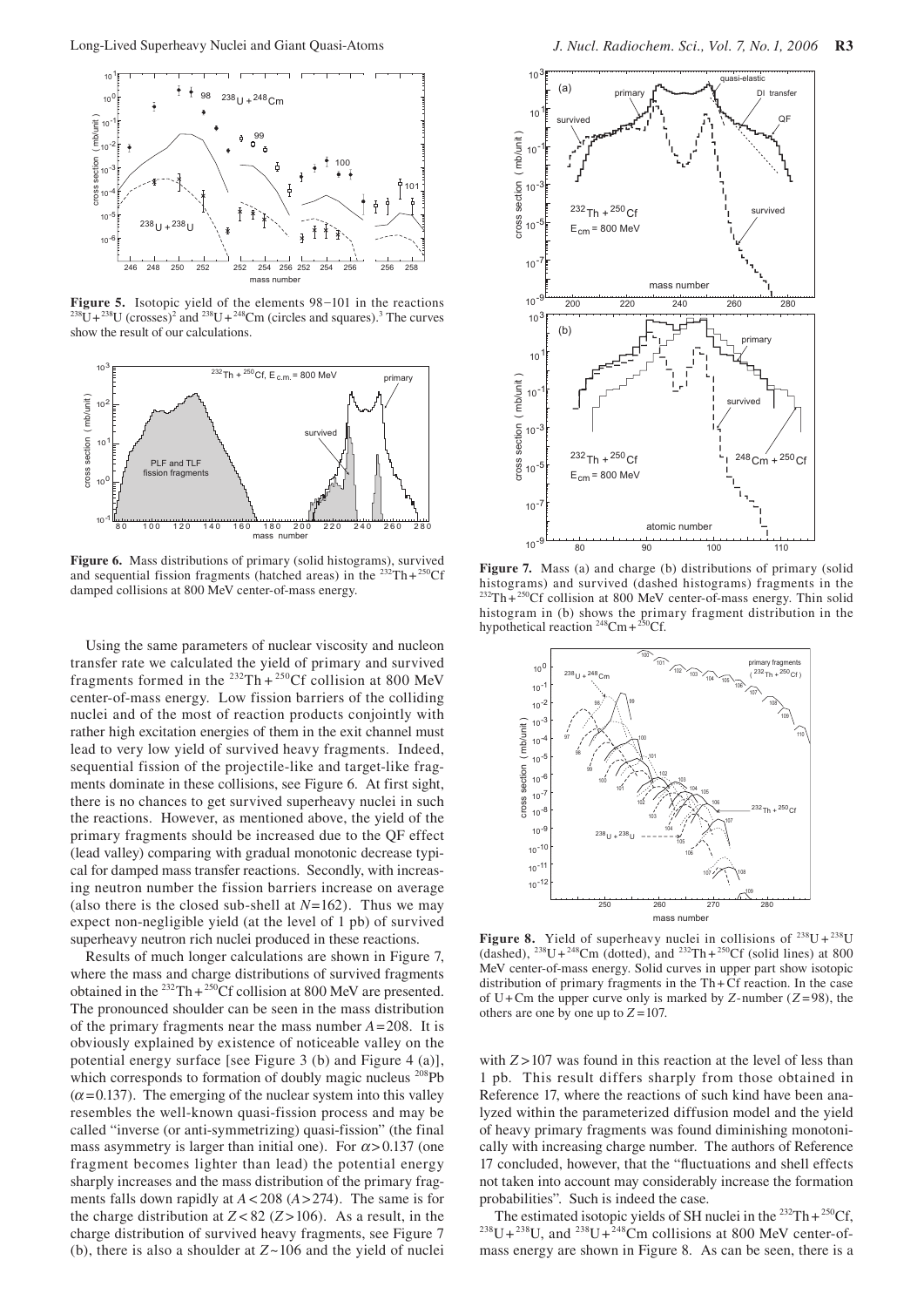

**Figure 9.** Reaction time distribution for the  $^{238}U+^{248}Cm$  collision at 800 MeV center-of-mass energy. Dashed and dotted histograms show the effect of switching-off dynamic deformations or mass transfer, respectively.

real chance for production and chemical study of the long-lived neutron-rich SH nuclei up to  $^{274}_{107}$ Bh produced in the reaction  $10^{232}Th + 250$ Cf. The yield of SH elements in damped reactions depends strongly on beam energy and on nuclear combination which should be chosen carefully. In particular, in Figure 7 the estimated yield of the primary fragments obtained in the hypothetical reaction  $248$ Cm +  $250$ Cf (both constituents are radioactive) is shown, demonstrating a possibility for production of SH neutron-rich nuclei up to the element 112 (complementary to lead fragments in this reaction).

#### **4. Giant quasi-atoms and spontaneous positron formation**

The time analysis of the reactions studied shows that in spite of non-existing attractive potential pocket the system consisting of two very heavy nuclei may hold in contact rather long in some cases. During this time it moves over multidimensional potential energy surface with almost zero kinetic energy (result of large nuclear viscosity), a typical trajectory is shown in Figure 4. The total reaction time distribution,  $\frac{d\mathbf{u}}{d\log(\tau)}$  (*t* denotes d<sup>σ</sup> the time after the contact of two nuclei), is shown in Figure 9 for the  $^{238}U+^{248}Cm$  collision. We found that the dynamic deformations are mainly responsible here for the time delay of the nucleus-nucleus collision. Ignoring the dynamic deformations in the equations of motion significantly decreases the reaction time, whereas the nucleon transfer influences the time distribution not so strong. As mentioned above, the lifetime of a giant composite system more than  $10^{-20}$  s is quite enough to expect for spontaneous  $e^+e^-$  production from the strong electric field as a fundamental QED process ("decay of the vacuun").<sup>8,9</sup> The absolute cross section for long events ( $\tau > 10^{-20}$  s) was found to be maximal just at the beam energy ensuring two nuclei to be in contact. Note that the same energy is also optimal for production of the most neutron-rich SH nuclei. Of course, there are some uncertainties in the used parameters, mostly in the value of nuclear viscosity. However we found only a linear dependence of the reaction time on the strength of nuclear viscosity, which means that the obtained reaction time distribution is rather reliable, see logarithmic scale on both axes in Figure 9.

Formation of the background positrons in these reactions forces one to find some additional trigger for the longest events. Such long events correspond to the most damped collisions with formation of mostly excited primary fragments decaying by fission. However there is also a chance for production of the primary fragments in the region of doubly magic nucleus 208Pb, which could survive against fission due to nucleon evaporation. The number of the longest events depends weakly on impact parameter up to some critical value. On the other hand, in the angular distribution of all the excited primary fragments



**Figure 10.** Energy-mass (a) and energy-angular (b) distributions of primary fragments in the <sup>238</sup>U + <sup>248</sup>Cm collision at 800 MeV ( $E_{\text{loss}} > 15$ ) MeV). Logarithmic landscape of the corresponding double differential cross sections. Lines are drawn over each half order of magnitude. The dashed rectangles show the regions of the longest events.

(strongly peaked at the center-of-mass angle slightly larger than 90˚) there is the rapidly decreasing tail at small angles. Thus the detection of the surviving nuclei in the lead region at the center-of-mass angles less than 60˚ could be a definite witness for a long reaction time (see Figure 10).

### **5. Conclusion**

In summary, the production of long-lived neutron-rich SH nuclei in collisions of transuranium ions seems to be quite possible due to a large mass and charge rearrangement in the "inverse" (anti-symmetrizing) quasi-fission process caused by the  $Z = 82$  and  $N = 126$  nuclear shells. Radiochemical identification of neutron-rich Db, Sg, and even Bh isotopes, produced in the  $U + Cm$  or Th + Cf reactions, could be performed, for example, to test this conclusion. If the found cross sections will be higher than 1 pb, then the subsequent experiments with such reactions could be planned aimed to the production of SH nuclei just in the region of the first "island of stability". Parallel search for spontaneous positron emission from a supercritical electric field of long-lived giant quasi-atoms formed in these reactions is also quite promising.

**Acknowledgment.** The work was supported by the DFG-RFBR collaboration project under Grant No. 04-02-04008 and by INTAS, Grant No. 03-51-6417.

## **References**

 (1) E. K. Hulet, R. W. Lougheed, J. F. Wild, J. H. Landrum, P. C. Stevenson, A. Ghiorso, J. M. Nitschke, R. J. Otto, D. J.